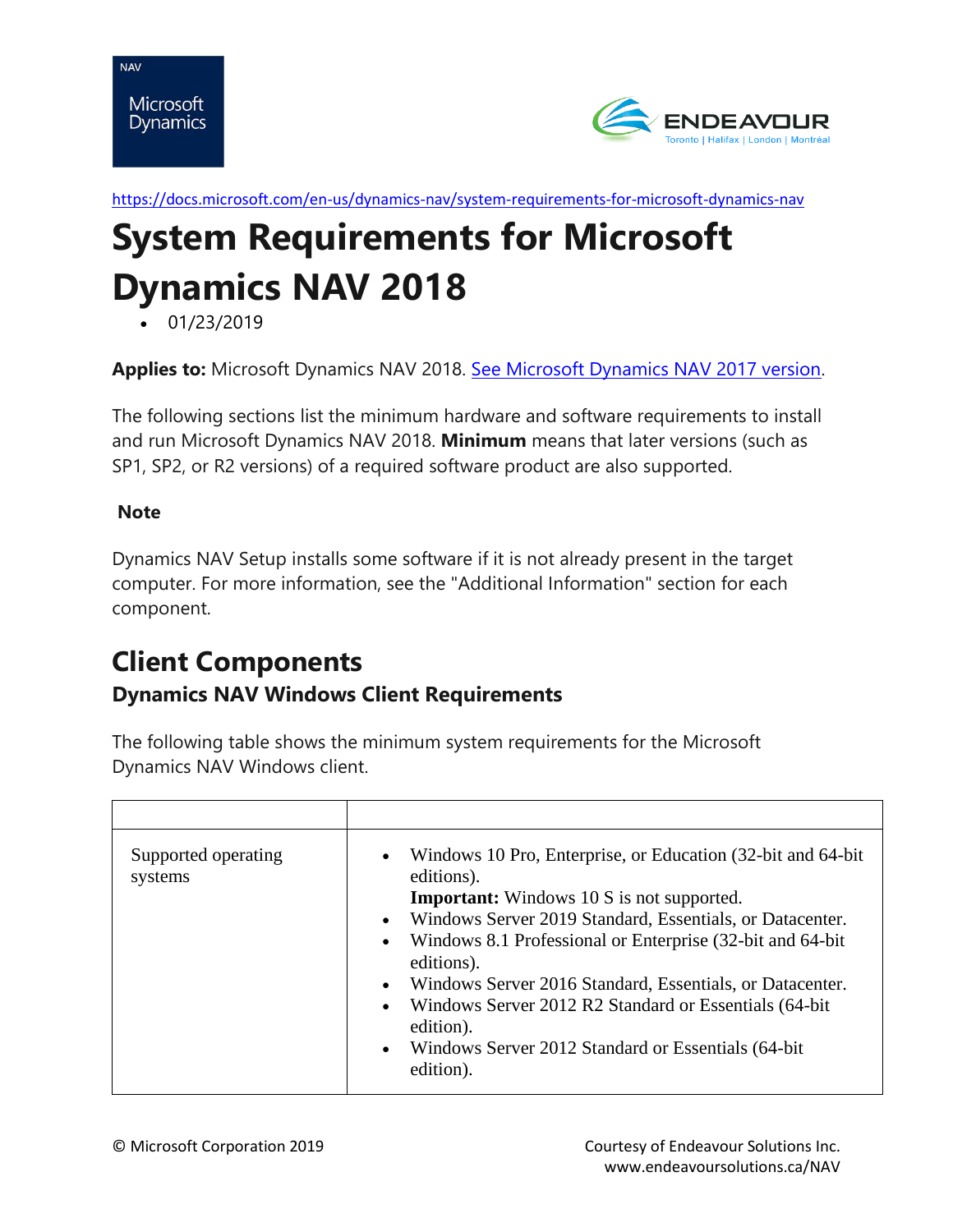

| Hardware resources                                                                          | Hard disk space: 200 MB.<br>$\bullet$<br>Memory: 1 GB.                                                                                                                                                                                                   |
|---------------------------------------------------------------------------------------------|----------------------------------------------------------------------------------------------------------------------------------------------------------------------------------------------------------------------------------------------------------|
| Reports                                                                                     | For editing RDLC report layouts:<br>Report Builder for SQL Server 2016 or Visual Studio<br>$\Omega$<br>2017 with Microsoft Rdlc Report Designer for Visual<br>Studio installed.<br>For editing Word layouts:<br>Microsoft Word 2013 or later<br>$\Omega$ |
| Instant messaging and<br><b>Telephony API</b>                                               | Microsoft Lync 2013.                                                                                                                                                                                                                                     |
| Outlook client integration<br>and mail merge                                                | Microsoft Office 365, Microsoft Office 2019, Microsoft<br>$\bullet$<br>Office 2016, or Microsoft Office 2013 Service Pack 1<br>$(SP1)$ .                                                                                                                 |
| Import and export with<br>Microsoft Excel and<br>Office XML, and<br><b>SharePoint links</b> | Microsoft Office 2019, Microsoft Office 2016, Microsoft<br>$\bullet$<br>Office 2013 SP1, or Microsoft Office 365.                                                                                                                                        |
| Editing in Excel using the<br>Excel Add-in                                                  | Excel 2019 or Excel 2016.<br>$\bullet$<br>For more information, see Setting up the Excel Add-In for<br><b>Editing Dynamics NAV Data.</b>                                                                                                                 |
| OneNote integration                                                                         | Microsoft Office 2019, Microsoft Office 2016, or Microsoft<br>$\bullet$<br>Office 2013 SP1.                                                                                                                                                              |
| Email logging                                                                               | Active Directory and Microsoft Exchange Server 2019,<br>Exchange Server 2016, or Exchange Server 2013.<br>Microsoft Exchange Online, or Exchange Online as part of<br>$\bullet$<br>an Office 365 subscription.                                           |
| <b>Additional software</b>                                                                  | Microsoft .NET Framework 4.7.                                                                                                                                                                                                                            |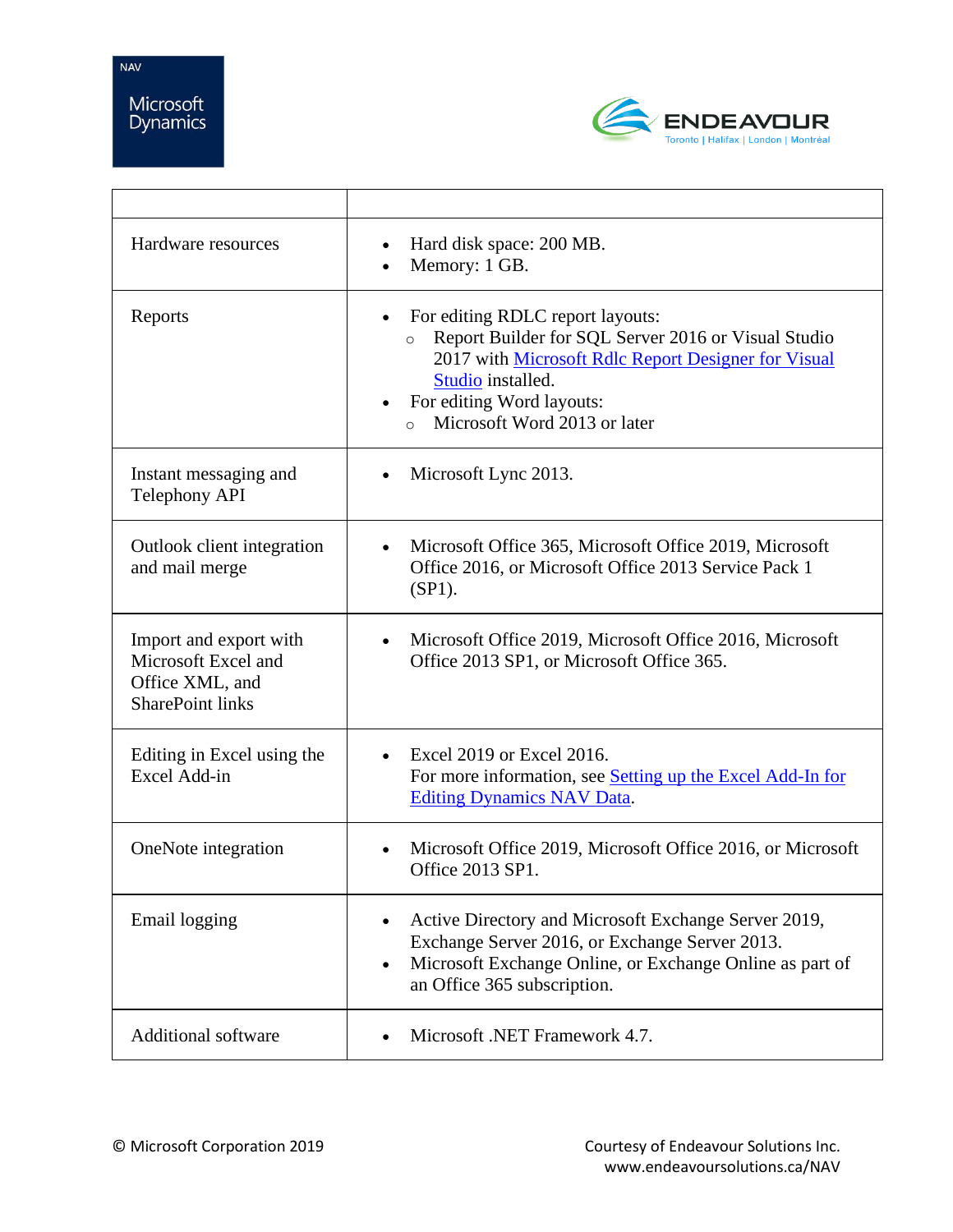

| Additional information | Dynamics NAV Setup installs the following software if it is<br>$\bullet$<br>not already present in the target computer:<br>Microsoft .NET Framework 4.7.<br>The Microsoft Dynamics NAV Windows client is available<br>$\bullet$<br>in a 32-bit version and 64-bit version. On a 32-bit Windows<br>operating system, the 32-bit version is run. On a 64-bit<br>Windows operating system, the 64-bit version is run by<br>default; however, you can also run the 32-bit version if it is<br>required.<br>Dynamics NAV Setup can only install the Excel Add-in if<br>$\bullet$<br>Excel is present on the target computer.<br>Outlook synchronization is not supported on 64-bit versions<br>$\bullet$<br>of Office. |
|------------------------|-------------------------------------------------------------------------------------------------------------------------------------------------------------------------------------------------------------------------------------------------------------------------------------------------------------------------------------------------------------------------------------------------------------------------------------------------------------------------------------------------------------------------------------------------------------------------------------------------------------------------------------------------------------------------------------------------------------------|

## **Dynamics NAV Development Environment Requirements**

The following table shows the minimum system requirements for the Microsoft Dynamics NAV Development Environment.

| Supported<br>operating<br>systems | Windows 10 Pro, Enterprise, or Education (32-bit and 64-bit editions).<br>$\bullet$<br>Windows Server 2019 Standard, Essentials, or Datacenter.<br>$\bullet$<br>Windows 8.1 Professional or Enterprise (32-bit and 64-bit editions).<br>$\bullet$<br>Windows Server 2016 Standard, Essentials, or Datacenter.<br>$\bullet$<br>Windows Server 2012 R2 Standard or Essentials (64-bit edition).<br>$\bullet$<br>Windows Server 2012 Standard or Essentials (64-bit edition).<br>$\bullet$ |
|-----------------------------------|-----------------------------------------------------------------------------------------------------------------------------------------------------------------------------------------------------------------------------------------------------------------------------------------------------------------------------------------------------------------------------------------------------------------------------------------------------------------------------------------|
| Hardware<br>resources             | Hard disk space: 200 MB.<br>Memory: 1 GB.<br>$\bullet$                                                                                                                                                                                                                                                                                                                                                                                                                                  |
| Reports                           | For creating and editing RDLC report layouts:<br>$\bullet$<br>Report Builder for SQL Server 2016, or<br>$\circ$<br>One of the following versions of Visual Studio:<br>$\circ$<br>Visual Studio 2017 with Microsoft Rdlc Report Designer for<br>Visual Studio installed.<br>Visual Studio 2015 Professional or Enterprise edition with SQL<br>$\blacksquare$<br>Server Data Tools installed.<br><b>Important:</b> Before you install Visual Studio 2015, install                         |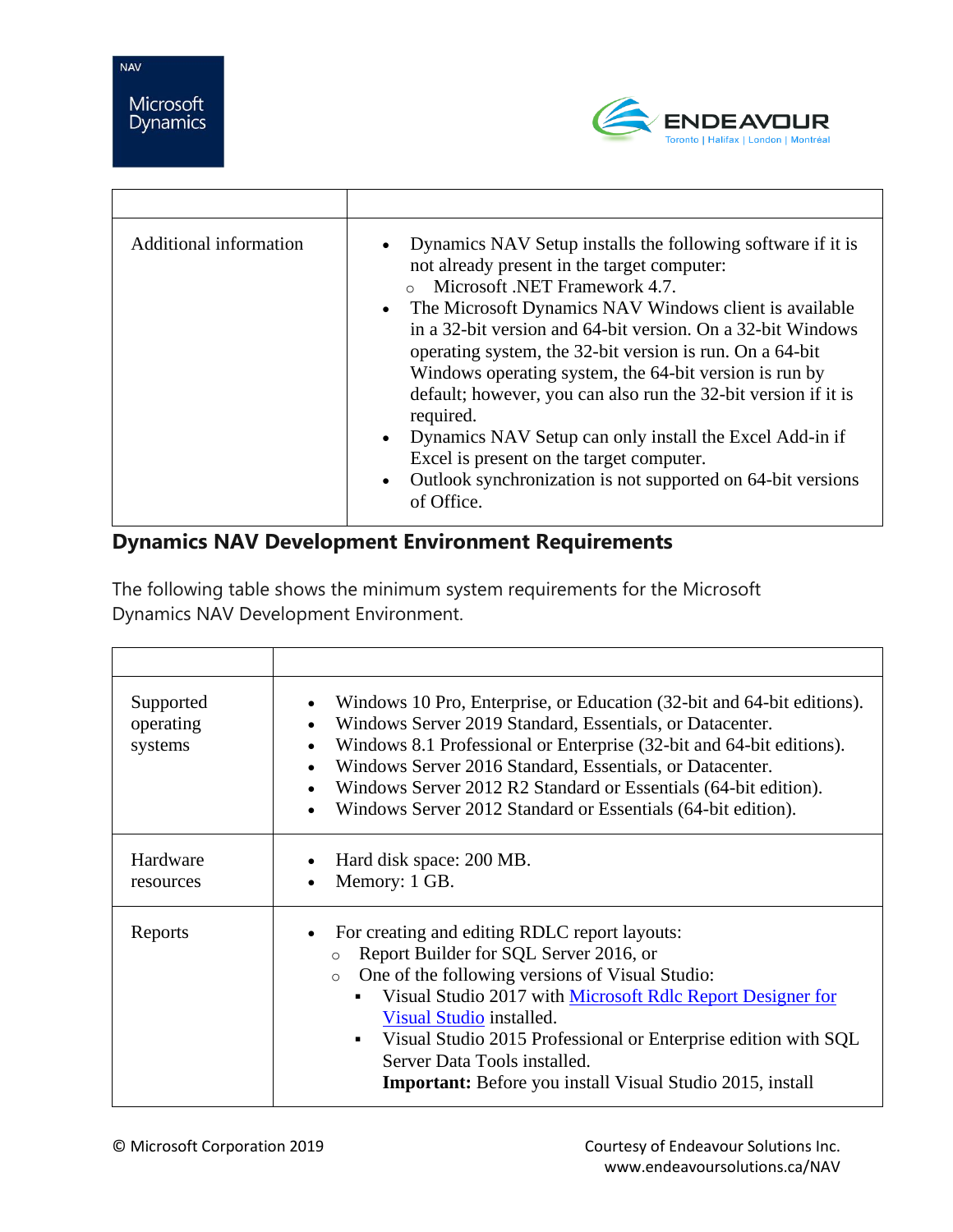$\Gamma$ 



|                           | Microsoft .NET Framework 4.7; otherwise, an error will occur<br>when you compile or run RDLC reports. For more information,<br>see Report error "Visual Basic Command Line Compiler has<br>stopped working".<br>For upgrading reports:<br>Report Builder for SQL Server 2016<br>For creating Word report layouts:<br>Word 2013 or later<br>$\Omega$                                                                                                                                                                                                     |
|---------------------------|---------------------------------------------------------------------------------------------------------------------------------------------------------------------------------------------------------------------------------------------------------------------------------------------------------------------------------------------------------------------------------------------------------------------------------------------------------------------------------------------------------------------------------------------------------|
| Additional<br>software    | Microsoft .NET Framework 4.7.                                                                                                                                                                                                                                                                                                                                                                                                                                                                                                                           |
| Additional<br>information | Dynamics NAV Setup installs the following software if it is not<br>already present in the target computer:<br>Microsoft .NET Framework 4.7.<br>$\circ$<br>SQL Server Native Client 11.0.<br>$\circ$<br>Report Builder for SQL Server 2016. This is not installed if a<br>$\Omega$<br>version of SQL Server Report Builder or Microsoft Visual Studio<br>is already present on the target computer<br>If the development environment and Microsoft Dynamics NAV<br>Server are on the same computer, then only a 64-bit operating system<br>is supported. |

## **Dynamics NAV Web Client Requirements**

The following table shows the minimum system requirements for the Dynamics NAV Web client.

| Supported<br>browsers | Microsoft Edge.<br>$\bullet$<br>Internet Explorer 11.<br>Google Chrome 61.0 for Windows.<br>Mozilla Firefox 55.0 for Windows.<br>• Safari 10.0 for macOS.<br>For a list of browser limitations, see Browser Limitations with the<br><b>Microsoft Dynamics NAV Web Client.</b> |
|-----------------------|-------------------------------------------------------------------------------------------------------------------------------------------------------------------------------------------------------------------------------------------------------------------------------|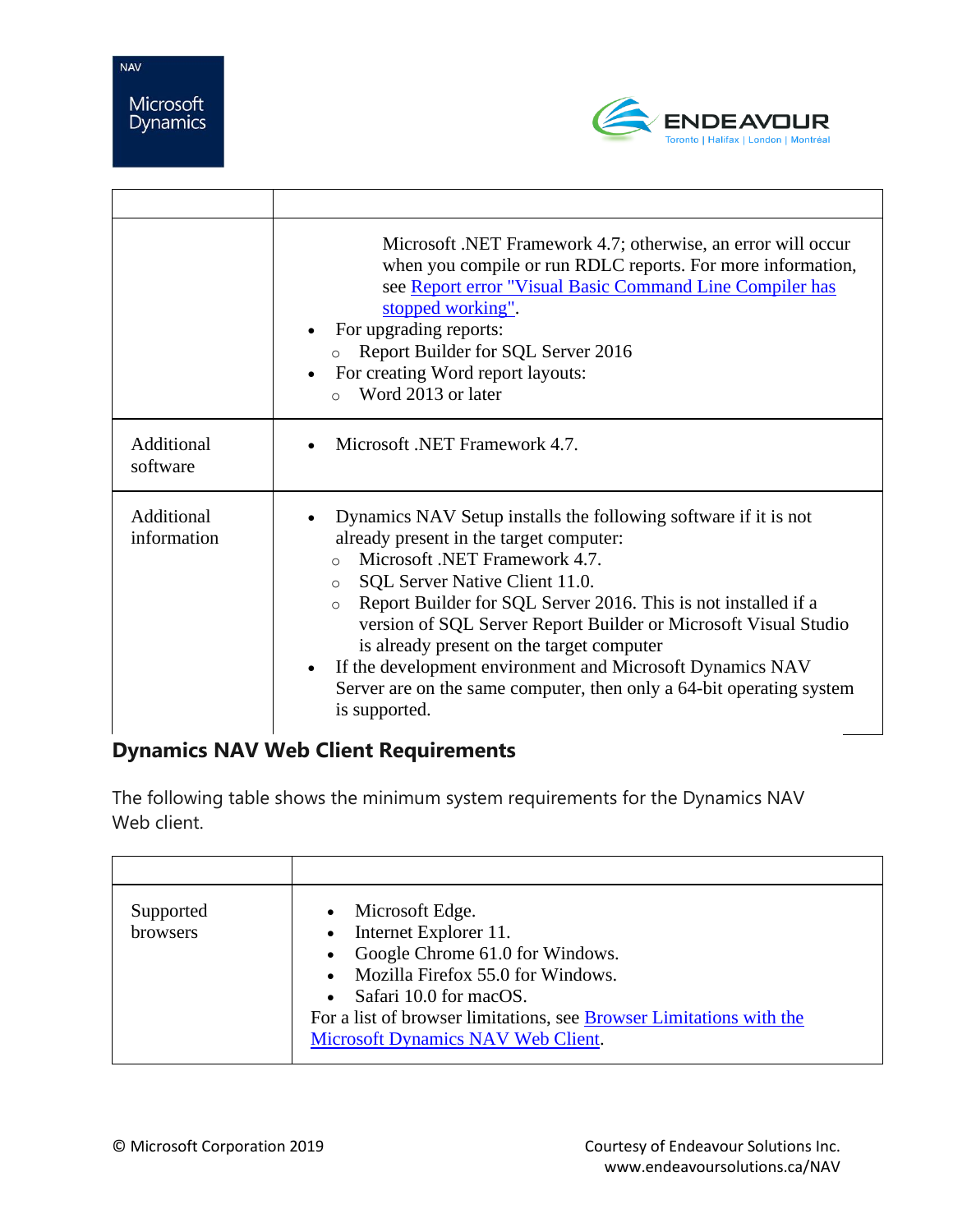

| Business inbox in<br>Outlook | Microsoft Office 365.                                                                                                                                                                                                                                                                                                                      |
|------------------------------|--------------------------------------------------------------------------------------------------------------------------------------------------------------------------------------------------------------------------------------------------------------------------------------------------------------------------------------------|
| Sending data to              | Microsoft Office 2019, Microsoft Office 2016, Microsoft Office                                                                                                                                                                                                                                                                             |
| Excel                        | 2013 SP1, or Microsoft Office 365.                                                                                                                                                                                                                                                                                                         |
| Editing in Excel             | Excel 2016.                                                                                                                                                                                                                                                                                                                                |
| using the Excel              | For more information, see Setting up the Excel Add-In for Editing                                                                                                                                                                                                                                                                          |
| Add-in                       | <b>Dynamics NAV Data.</b>                                                                                                                                                                                                                                                                                                                  |
| <b>SharePoint Online</b>     | Microsoft Office 2019, Microsoft Office 2016, Microsoft Office                                                                                                                                                                                                                                                                             |
| links                        | 2013 SP1, or Microsoft Office 365.                                                                                                                                                                                                                                                                                                         |
| Printing reports to          | Microsoft Office 2019, Microsoft Office 2016, Microsoft Office                                                                                                                                                                                                                                                                             |
| Excel or Word                | 2013 SP1, or Microsoft Office 365.                                                                                                                                                                                                                                                                                                         |
| Additional<br>information    | If you experience problems using the Microsoft Dynamics NAV Web<br>client, you can try to turn off browser tools, such as translator tools that<br>may run in the background. Similarly, if you use zoom functionality in<br>your browser or from a third-party tool, then elements may appear (or<br>disappear) depending on screen size. |

## **Dynamics NAV Tablet Client and Phone Client (in a Browser) Requirements**

The following table shows the minimum system requirements for the Microsoft Dynamics NAV Tablet client and Microsoft Dynamics NAV Phone client running in a browser when used for development and testing purposes.

| Server<br>component | Identical to the Dynamics NAV Web client. |
|---------------------|-------------------------------------------|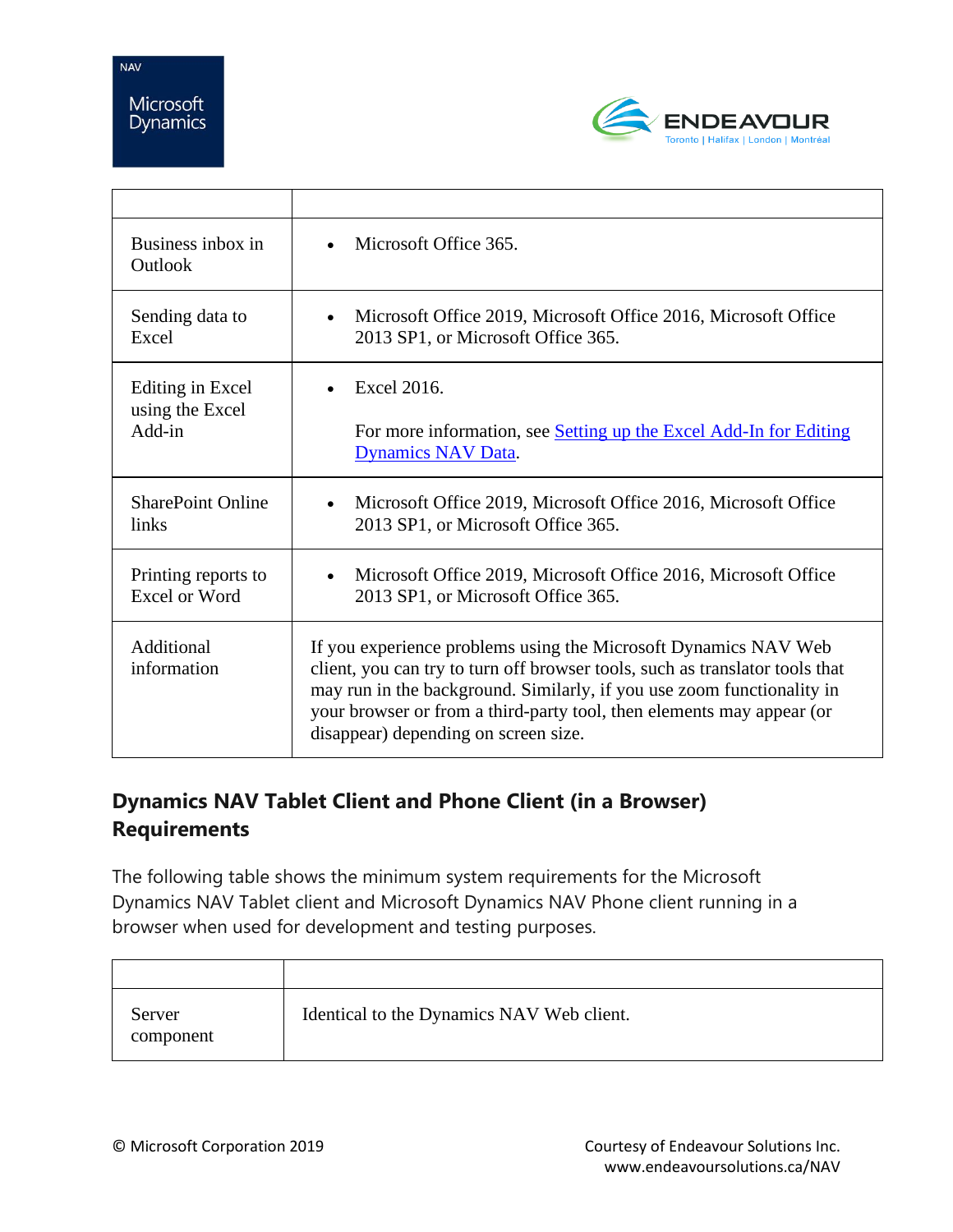

| Supported<br>browsers | The following desktop browsers are supported:<br>Microsoft Edge<br>$\bullet$<br>Internet Explorer 11 (build 11.0.9600.17239) for Windows 10 and<br>$\bullet$<br>for Windows 8.1 (32-bit and 64-bit versions).<br>Google Chrome 61.0 for Windows.<br>$\bullet$<br>Mozilla Firefox 55.0 for Windows.<br>Safari 10.0 for macOS. |
|-----------------------|------------------------------------------------------------------------------------------------------------------------------------------------------------------------------------------------------------------------------------------------------------------------------------------------------------------------------|

## **Dynamics NAV Universal App Requirements**

The following table shows the minimum system requirements for the Microsoft Dynamics NAV Universal App. For the latest information, see [Dynamics NAV for](http://go.microsoft.com/fwlink/?LinkId=509974)  [Windows,](http://go.microsoft.com/fwlink/?LinkId=509974) [Dynamics NAV for iPad and iPhone,](http://go.microsoft.com/fwlink/?LinkId=509975) and [Dynamics NAV for Android tablet](http://go.microsoft.com/fwlink/?LinkId=509976)  [and Android phone.](http://go.microsoft.com/fwlink/?LinkId=509976)

| Supported operating<br>systems | Windows 10 S, Home, Pro, Enterprise, or Education (32-bit and<br>64-bit editions).<br>Android 5.0 or higher (tablet and phone).<br>iOS 10.0 or higher (iPad and iPhone).                                                                                                                                                                                              |
|--------------------------------|-----------------------------------------------------------------------------------------------------------------------------------------------------------------------------------------------------------------------------------------------------------------------------------------------------------------------------------------------------------------------|
| <b>Additional hardware</b>     | 1 GB RAM for Android and Windows.                                                                                                                                                                                                                                                                                                                                     |
| <b>Additional software</b>     | A third-party telephony or VoIP app such as Skype or Lync is<br>required for placing calls from Dynamics NAV.<br>A third-party email program such as Outlook is required for<br>$\bullet$<br>sending emails from Dynamics NAV.<br>Microsoft Office 2016 or later, or Microsoft Office 365 is<br>required for sending data to Microsoft Excel or to Microsoft<br>Word. |
| Additional<br>information      | Device diagonal screen size 7" for tablets.<br>Screen resolution $960 \times 510$ for tablets.<br>Device diagonal screen size 4" for phones.<br>Screen resolution 854 x 480 for phones.                                                                                                                                                                               |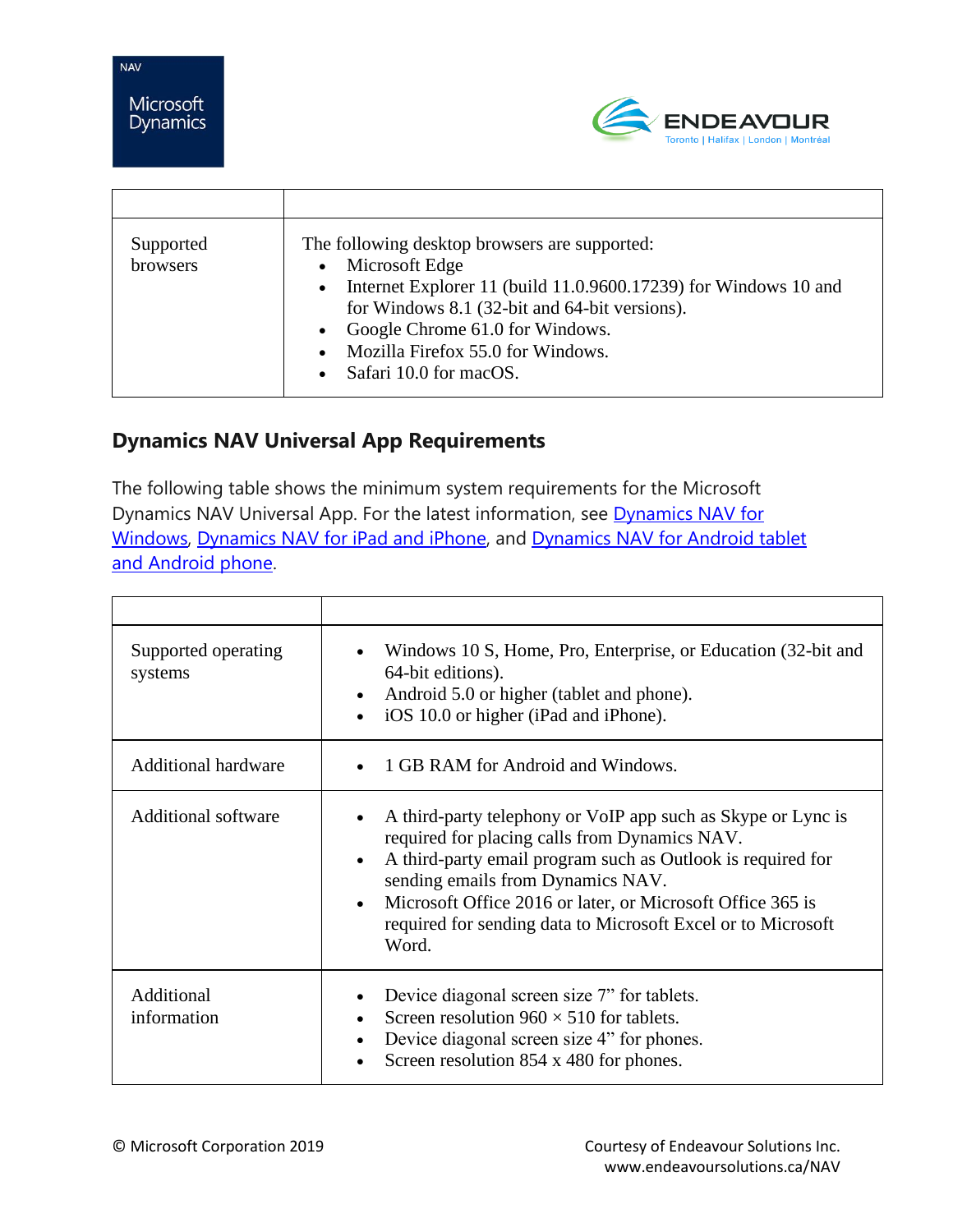



# **Server Components Dynamics NAV Server Requirements**

The following table shows the minimum system requirements for Microsoft Dynamics NAV Server.

| Supported operating systems                     | Windows 10 Pro, Enterprise, or Education (64-bit)<br>$\bullet$<br>edition).<br>Windows Server 2019 Standard, Essentials, or<br>$\bullet$<br>Datacenter.<br>Windows 8.1 Professional or Enterprise (64-bit edition).<br>$\bullet$<br>Windows Server 2016 Standard, Essentials, or<br>Datacenter.<br>Windows Server 2012 R2 Standard or Essentials (64-bit)<br>edition).<br>Windows Server 2012 Standard or Essentials (64-bit<br>$\bullet$<br>edition). |
|-------------------------------------------------|--------------------------------------------------------------------------------------------------------------------------------------------------------------------------------------------------------------------------------------------------------------------------------------------------------------------------------------------------------------------------------------------------------------------------------------------------------|
| Hardware resources                              | Hard disk space: 500 MB.<br>$\bullet$<br>Memory: 2 GB.                                                                                                                                                                                                                                                                                                                                                                                                 |
| Microsoft Dynamics 365 for<br>Sales integration | Windows Identity Framework.<br>$\bullet$<br>For a list of supported Microsoft Dynamics 365 for<br>Sales versions, see Microsoft Dynamics 365 for Sales<br><b>Integration Requirements.</b>                                                                                                                                                                                                                                                             |
| <b>Additional software</b>                      | Microsoft .NET Framework 4.7.<br>$\bullet$<br>Windows PowerShell 4.0.                                                                                                                                                                                                                                                                                                                                                                                  |
| Additional information                          | Dynamics NAV Setup installs the following software if<br>$\bullet$<br>it is not already present on the target computer:<br>Microsoft .NET Framework 4.7.<br>$\circ$<br>Windows Identity Framework.<br>$\circ$                                                                                                                                                                                                                                          |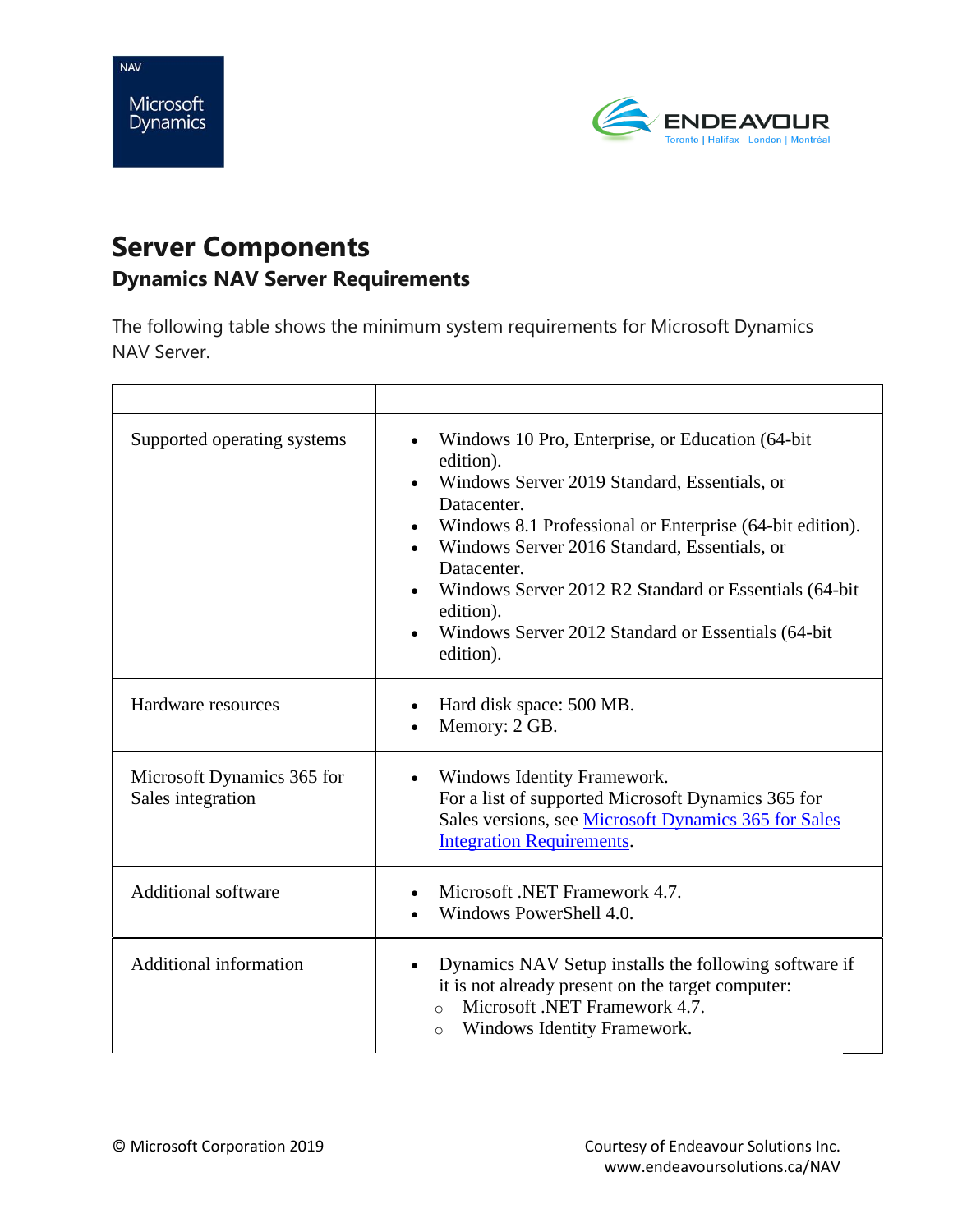Dynamics



#### **Dynamics NAV Web Server Components Requirements**

| Supported<br>operating systems | Windows 10 Pro, Enterprise, or Education (64-bit edition).<br>Windows Server 2019 Standard, Essentials, or Datacenter.<br>Windows 8.1 Professional or Enterprise (64-bit edition).<br>$\bullet$<br>Windows Server 2016 Standard, Essentials, or Datacenter.<br>Windows Server 2012 R2 Standard or Essentials (64-bit edition).<br>Windows Server 2012 Standard or Essentials (64-bit edition).                                                                                                                                                                                                                                               |
|--------------------------------|----------------------------------------------------------------------------------------------------------------------------------------------------------------------------------------------------------------------------------------------------------------------------------------------------------------------------------------------------------------------------------------------------------------------------------------------------------------------------------------------------------------------------------------------------------------------------------------------------------------------------------------------|
| Web server                     | Internet Information Server 10, Internet Information Server 8.5, or<br>Internet Information Server 8.0.                                                                                                                                                                                                                                                                                                                                                                                                                                                                                                                                      |
| Additional<br>software         | Microsoft .NET Framework 4.7.<br>Windows PowerShell 4.0.                                                                                                                                                                                                                                                                                                                                                                                                                                                                                                                                                                                     |
| Additional<br>information      | Dynamics NAV Setup installs the following software if it is not<br>already present on the target computer.<br>Microsoft .NET Core 1.0 Windows Server Hosting. This is<br>$\circ$<br>installed by Dynamics NAV Setup if not already present.<br>Microsoft .NET Framework 4.7.<br>$\Omega$<br>Internet Information Server 10, Internet Information Server 8.5,<br>$\circ$<br>or Internet Information Server 8.0, depending in the operating<br>system, with the required features enabled.<br>For more information about installing IIS, see How to: Install<br><b>Internet Information Services for Microsoft Dynamics NAV Web</b><br>Client. |

## **Dynamics NAV Database Components for SQL Server Requirements**

The following table shows the minimum system requirements for Dynamics NAV database components for SQL Server.

| Supported<br>operating systems | • Windows 10 Pro, Enterprise, or Education (64-bit edition).<br>Windows Server 2019 Standard, Essentials, or Datacenter.<br>• Windows 8.1 Professional or Enterprise (64-bit edition).<br>Windows Server 2016 Standard, Essentials, or Datacenter.<br>• Windows Server 2012 R2 Standard or Essentials (64-bit edition). |
|--------------------------------|-------------------------------------------------------------------------------------------------------------------------------------------------------------------------------------------------------------------------------------------------------------------------------------------------------------------------|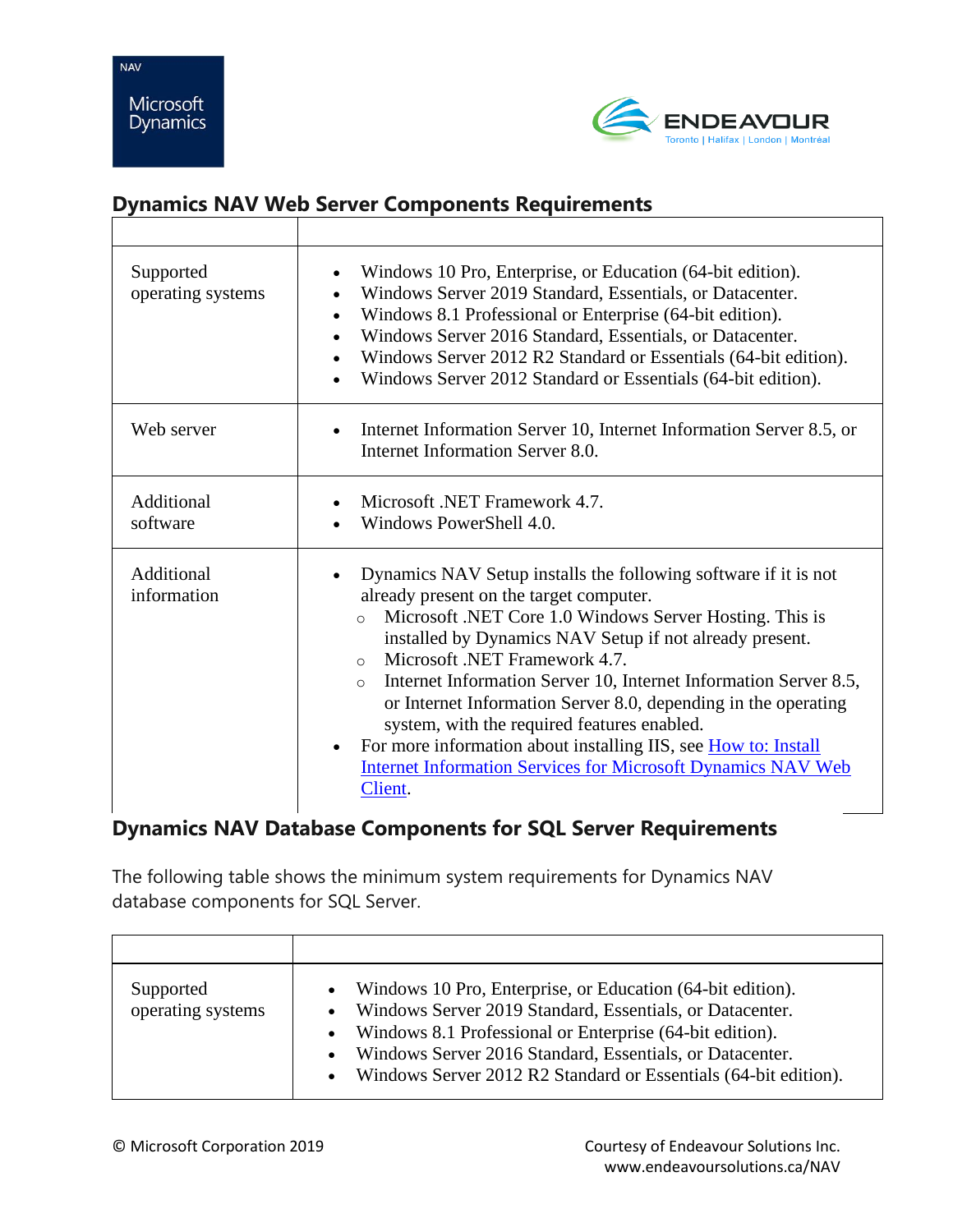



|                                            | Windows Server 2012 Standard or Essentials (64-bit edition).                                                                                                                                                                                                                                                                                                                                                                                                            |
|--------------------------------------------|-------------------------------------------------------------------------------------------------------------------------------------------------------------------------------------------------------------------------------------------------------------------------------------------------------------------------------------------------------------------------------------------------------------------------------------------------------------------------|
| Hardware<br>resources                      | For more information, see Hardware and Software Requirements for<br>Installing SQL Server 2016. From this page, you can also access<br>requirements for other versions of SQL Server.                                                                                                                                                                                                                                                                                   |
| <b>SQL Server</b>                          | Microsoft SQL Server 2017 Express, Standard or Enterprise.<br>Microsoft SQL Server 2016 Express, Standard or Enterprise.<br>$\bullet$<br>Microsoft SQL Server 2014 Express, Standard or Enterprise.<br>Azure SQL Database V12 Standard and Premium service tiers.<br>For more information, see Installation Considerations for Microsoft<br><b>SQL Server.</b>                                                                                                          |
| Service Packs and<br>Cumulative<br>Updates | Unless explicitly stated, all released Service Packs and Cumulative<br>Updates of the above Microsoft SQL Server versions are supported. It is<br>recommended to always be on the latest released Service Pack and<br>Cumulative Update.                                                                                                                                                                                                                                |
| Additional<br>information                  | Dynamics NAV Setup installs the following software if it is not already<br>present on the target computer:<br>SQL Server 2016 Express (64-bit edition).<br>If the operating system on the target computer does not support<br>SQL Server 2016 Express, Setup displays a pre-requisite warning.<br>In this case you should exit Setup and then update the operating<br>system on the computer to one that does support SQL Server 2016<br>Express. Then run Setup again. |

## **Dynamics NAV Help Server Requirements**

The following table shows the minimum system requirements for the Dynamics NAV Help Server.

| Supported | • Windows 10 Pro, Enterprise, or Education (64-bit editions). |
|-----------|---------------------------------------------------------------|
| operating | Windows Server 2019 Standard, Essentials, or Datacenter.      |
| systems   | • Windows 8.1 Professional or Enterprise (64-bit edition).    |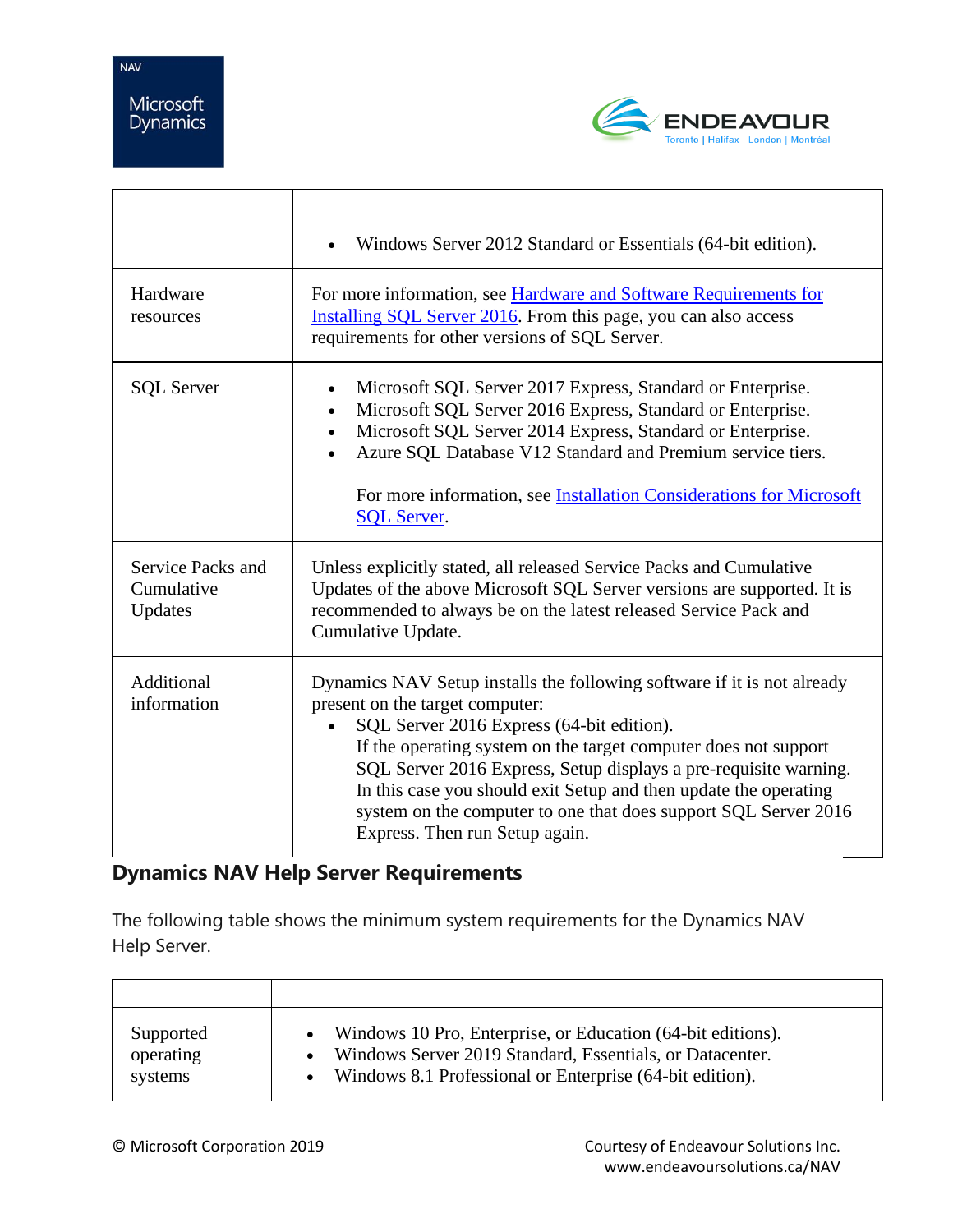# Microsoft Dynamics

**NAV** 



|                           | Windows Server 2016 Standard, Essentials, or Datacenter.<br>Windows Server 2012.<br>Windows Server 2012 Essentials.                                                                                                                                                                                                                                                                                                                                                                                                                                                                                                                                                                                                                                                                                                           |
|---------------------------|-------------------------------------------------------------------------------------------------------------------------------------------------------------------------------------------------------------------------------------------------------------------------------------------------------------------------------------------------------------------------------------------------------------------------------------------------------------------------------------------------------------------------------------------------------------------------------------------------------------------------------------------------------------------------------------------------------------------------------------------------------------------------------------------------------------------------------|
| Hardware<br>resource      | Hard disk space: 500 MB.<br>Memory: 2 GB.                                                                                                                                                                                                                                                                                                                                                                                                                                                                                                                                                                                                                                                                                                                                                                                     |
| Web server                | Internet Information Server 10, Internet Information Server 8.5, or<br>Internet Information Server 8.0.                                                                                                                                                                                                                                                                                                                                                                                                                                                                                                                                                                                                                                                                                                                       |
| Additional<br>software    | Microsoft .NET Framework 4.7.                                                                                                                                                                                                                                                                                                                                                                                                                                                                                                                                                                                                                                                                                                                                                                                                 |
| Additional<br>information | Dynamics NAV Setup installs the following software if it is not<br>already present on the target computer.<br>Microsoft .NET Framework 4.7.<br>$\Omega$<br>Internet Information Server 10, Internet Information Server 8.5, or<br>$\Omega$<br>Internet Information Server 8.0. depending on the operating<br>system, with the required features enabled.<br>For more information about installing IIS, see How to: Install Internet<br>Information Services for Microsoft Dynamics NAV Web Client.<br>Windows Search must be enabled on the computer that you install the<br>Dynamics NAV Help Server on. If you install on Windows Server<br>2012, and Windows Search is not enabled as a file service, Dynamics<br>NAV Setup adds the service. However, the changes do not take effect<br>until the computer has restarted. |

# **Additional Components and Features Automated Data Capture System Requirements**

The following table shows the minimum system requirements for Automated Data Capture System (ADCS) for Dynamics NAV.

| Additional<br>software | MSXML version 6.0.<br>• Telnet or Microsoft Windows HyperTerminal.<br>• VT100 Plug-in for each computer on which you install ADCS. |
|------------------------|------------------------------------------------------------------------------------------------------------------------------------|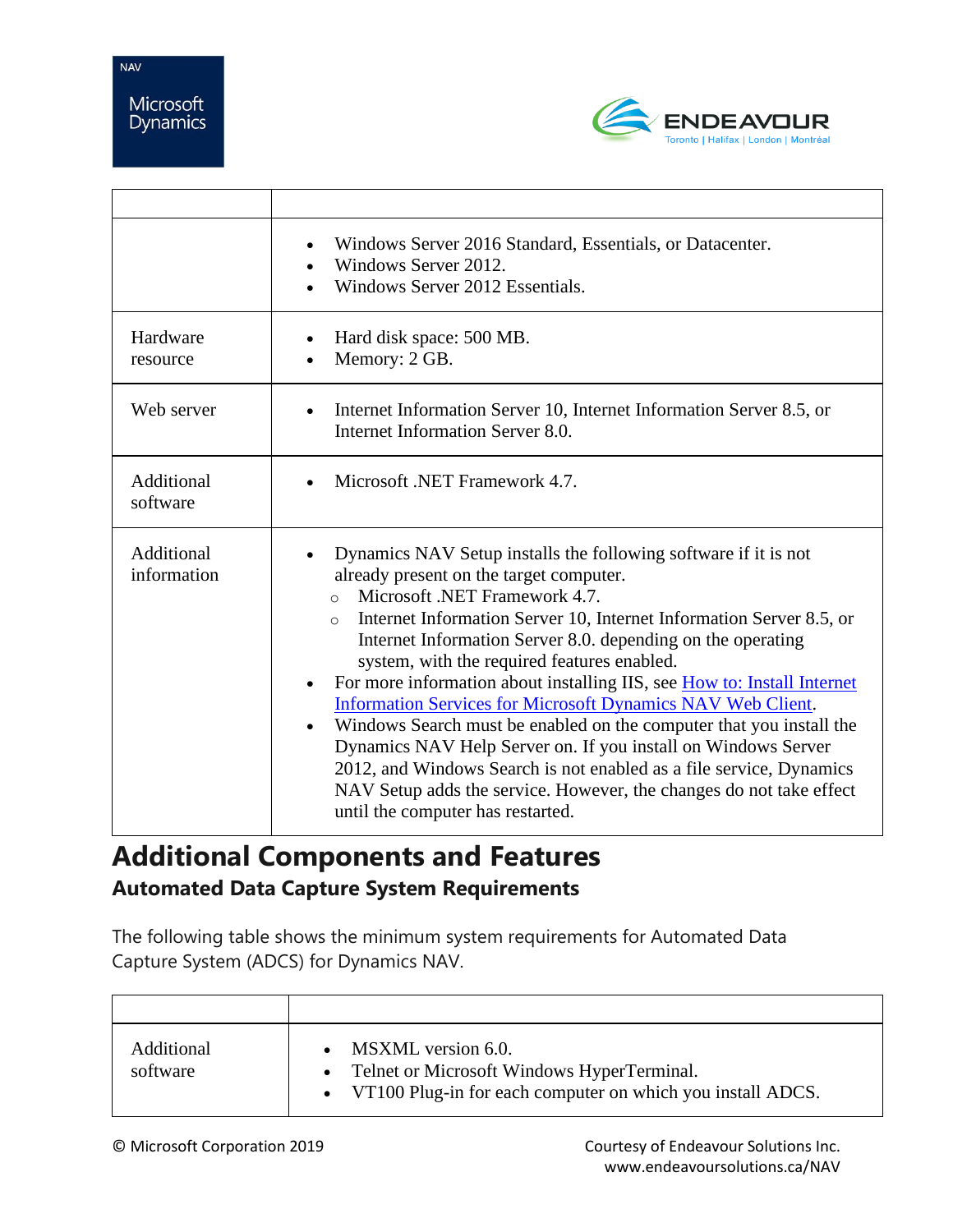



|                           | Microsoft Loopback Adapter.<br>$\bullet$                                                                                                                                                              |
|---------------------------|-------------------------------------------------------------------------------------------------------------------------------------------------------------------------------------------------------|
| Additional<br>information | HyperTerminal is no longer included with Windows. For more<br>information, see What happened to HyperTerminal? in the<br>Windows Help.<br>VT100 Plug-in acts as a virtual Telnet server.<br>$\bullet$ |

#### **Business Inbox in Microsoft Outlook Requirements**

The following table shows the minimum system requirements for using Dynamics NAV as your business inbox in Outlook.

| <b>Supported Outlook</b><br>Applications    | Outlook 2013 or later<br>Outlook Web App<br>$\bullet$<br>OWA for iPad<br><b>OWA</b> for iPhone<br>OWA for Android.                                                                                                                                                 |
|---------------------------------------------|--------------------------------------------------------------------------------------------------------------------------------------------------------------------------------------------------------------------------------------------------------------------|
| <b>Supported Exchange</b><br><b>Servers</b> | <b>Exchange Online</b><br><b>Exchange Server 2019</b><br>$\bullet$<br>Exchange Server 2016<br>Exchange Server 2013.<br>In deployments that use Exchange Server, the Exchange<br>PowerShell endpoint must be accessible by Microsoft Dynamics<br><b>NAV Server.</b> |
| Supported<br>Authentication                 | The Microsoft Dynamics NAV Server must be configured to run<br>with NavUserPassword, ACS, or AAD Credentials Type.<br>Also, the Microsoft Dynamics NAV Web client must be<br>configured for Secure Sockets Layer (SSL).                                            |
| <b>Supported Browsers</b>                   | When using the Outlook Web App (OWA), your computer must<br>$\bullet$<br>be running a supported browser listed in the Microsoft Dynamics<br>NAV Web client Requirements.                                                                                           |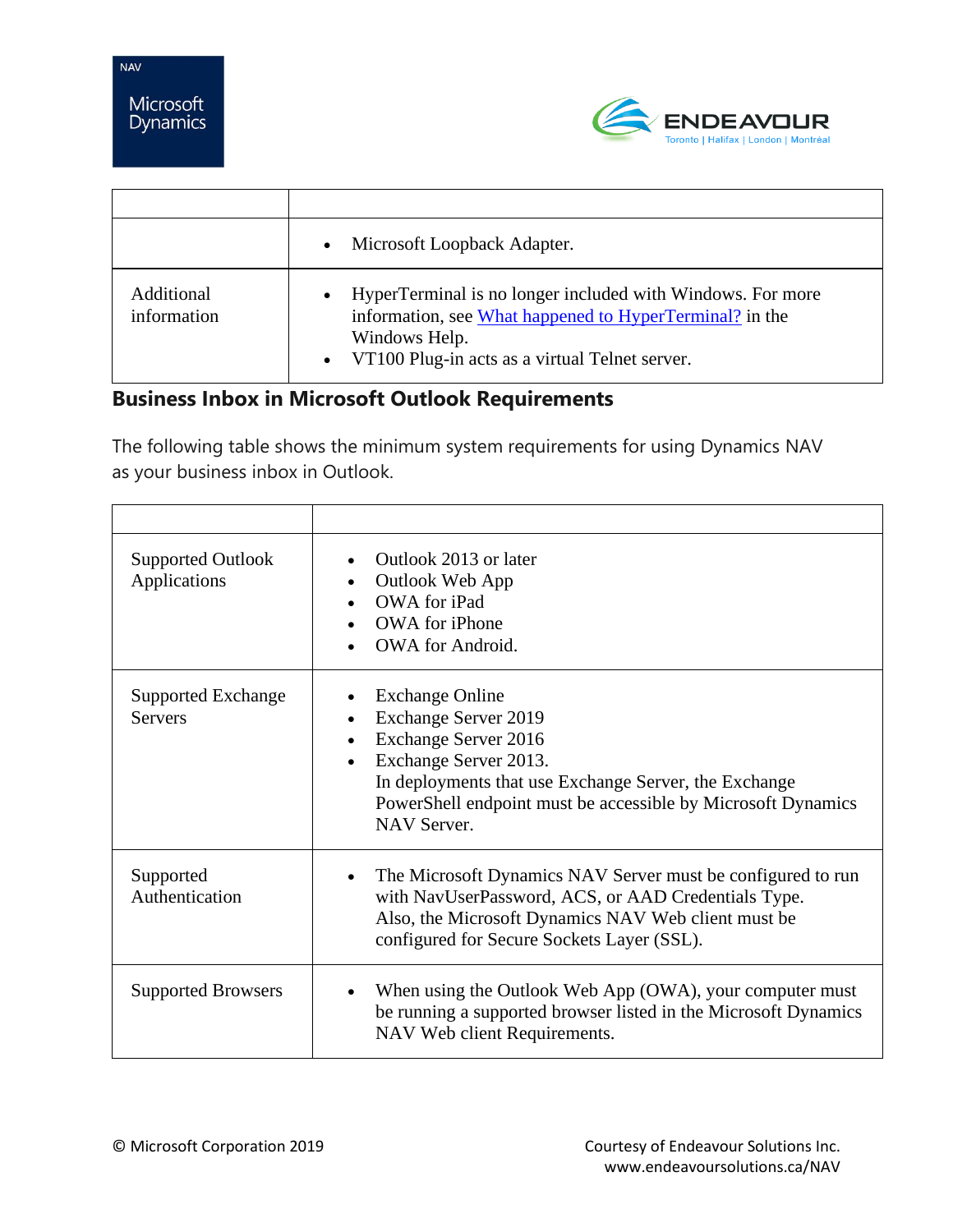

| <b>Supported Operating</b><br><b>Systems</b> | When using OWA for iPad, OWA for iPad, or OWA for<br>Android, your mobile device must use a supported Operating<br>System listed in Microsoft Dynamics NAV Universal App<br>Requirements. |
|----------------------------------------------|-------------------------------------------------------------------------------------------------------------------------------------------------------------------------------------------|

#### **Microsoft Outlook Add-In Requirements**

The following table shows the minimum system requirements for the Dynamics NAV Add-In for Outlook for synchronization with Outlook.

| <b>Supported Outlook Applications</b> | Outlook 2019<br>$\bullet$<br>Outlook 2016<br>Outlook 2013 SP1<br>Outlook 2010 SP2 (32-bit edition).<br>$\bullet$                             |
|---------------------------------------|----------------------------------------------------------------------------------------------------------------------------------------------|
| <b>Supported Exchange Servers</b>     | Exchange Server 2019<br>$\bullet$<br>Exchange Server 2016<br>$\bullet$<br>Exchange Server 2013<br>$\bullet$<br>Exchange Online.<br>$\bullet$ |

# **Microsoft Dynamics 365 for Sales Integration Requirements**

The following table shows the system requirements for integrating Dynamics NAV with Microsoft Dynamics 365 for Sales.

| <b>Microsoft Dynamics</b><br><b>CRM</b> versions | • Microsoft Dynamics CRM 2015 or Microsoft Dynamics CRM<br>2016<br>Note: AD, IFD and Claims authentication types are supported<br>for above editions.<br>Microsoft Dynamics CRM Online 2015, Microsoft Dynamics<br>$\bullet$<br>CRM Online 2015 Update 1, or Microsoft Dynamics CRM<br>Online 2016 Update 1 or Microsoft Dynamics 365 |
|--------------------------------------------------|---------------------------------------------------------------------------------------------------------------------------------------------------------------------------------------------------------------------------------------------------------------------------------------------------------------------------------------|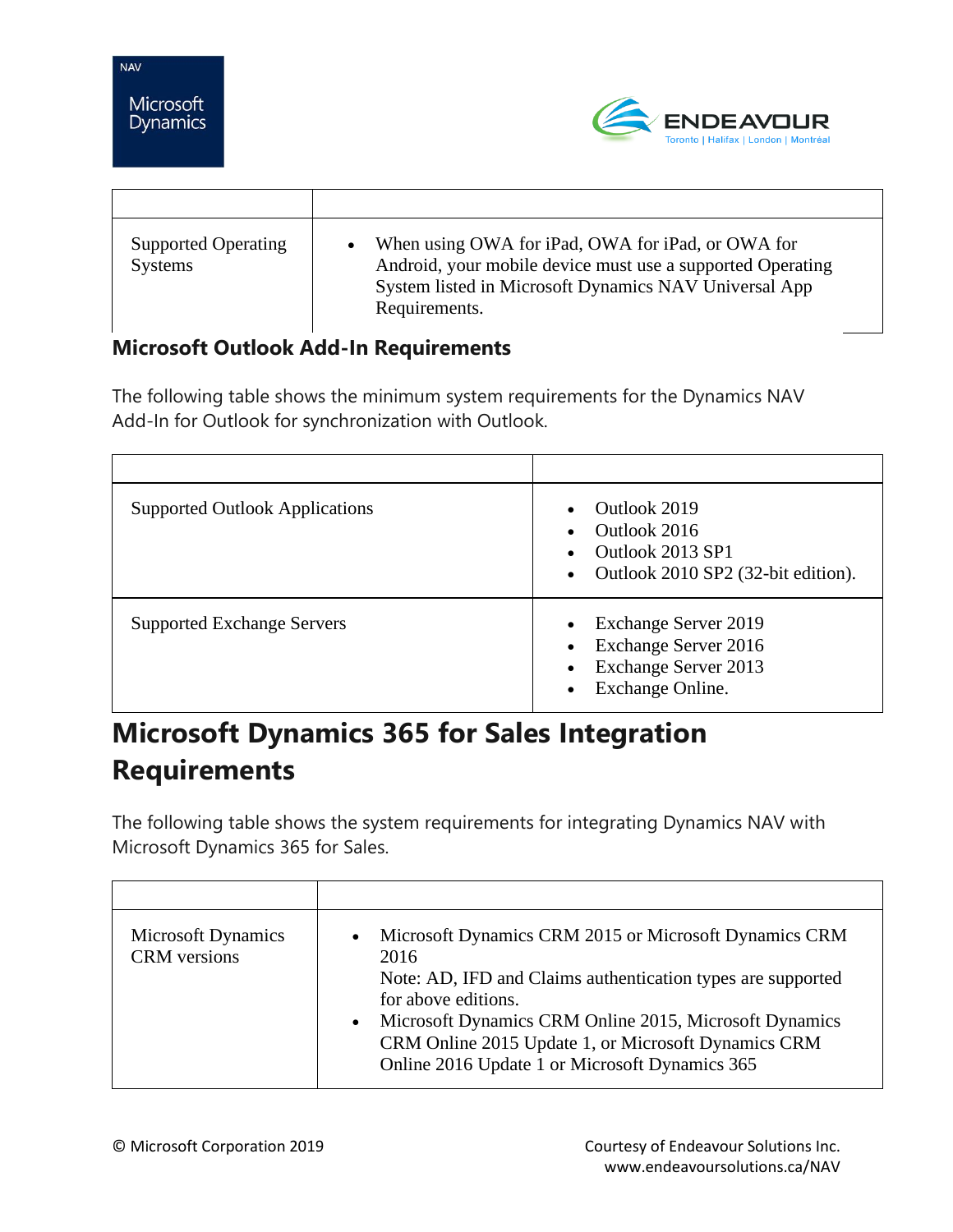

|                                                      | Note: Oauth and Office365 authentication types are supported<br>for these editions.<br>For more details on authentication types, see Connection strings in<br>XRM tooling to connect to Dynamics 365.                                                                                                                                                                                                                                 |
|------------------------------------------------------|---------------------------------------------------------------------------------------------------------------------------------------------------------------------------------------------------------------------------------------------------------------------------------------------------------------------------------------------------------------------------------------------------------------------------------------|
| Dynamics NAV<br><b>Integration Solution</b><br>(zip) | For Dynamics CRM 2015, Dynamics CRM Online 2015, and<br>Dynamics CRM Online 2015 Update 1:<br>• Use the DynamicsNAVIntegrationSolution.zip file that is found<br>on the Dynamics NAV 2016 installation media (DVD) to install<br>the solution.<br>• Item Availability is not supported on Dynamics CRM 2015,<br>versions Update 1 and Online.<br>For more information, see How to: Prepare Dynamics 365 for Sales<br>for Integration. |

## **Dynamics NAV as an App for SharePoint Requirements**

The following table shows the minimum system requirements for Dynamics NAV as an App for SharePoint.

| Supported operating systems | Windows Server 2019 Standard, Essentials, or<br>$\bullet$<br>Datacenter.<br>• Windows Server 2016 Standard, Essentials, or<br>Datacenter.<br>Windows Server 2012 R2 Standard or Datacenter<br>$\bullet$<br>$(64$ -bit edition).<br>Windows Server 2012 Standard or Datacenter (64-bit)<br>$\bullet$<br>edition). |
|-----------------------------|------------------------------------------------------------------------------------------------------------------------------------------------------------------------------------------------------------------------------------------------------------------------------------------------------------------|
| Additional software         | SharePoint 2013 Service Pack 1.<br>$\bullet$<br><b>SharePoint Online.</b><br>$\bullet$                                                                                                                                                                                                                           |